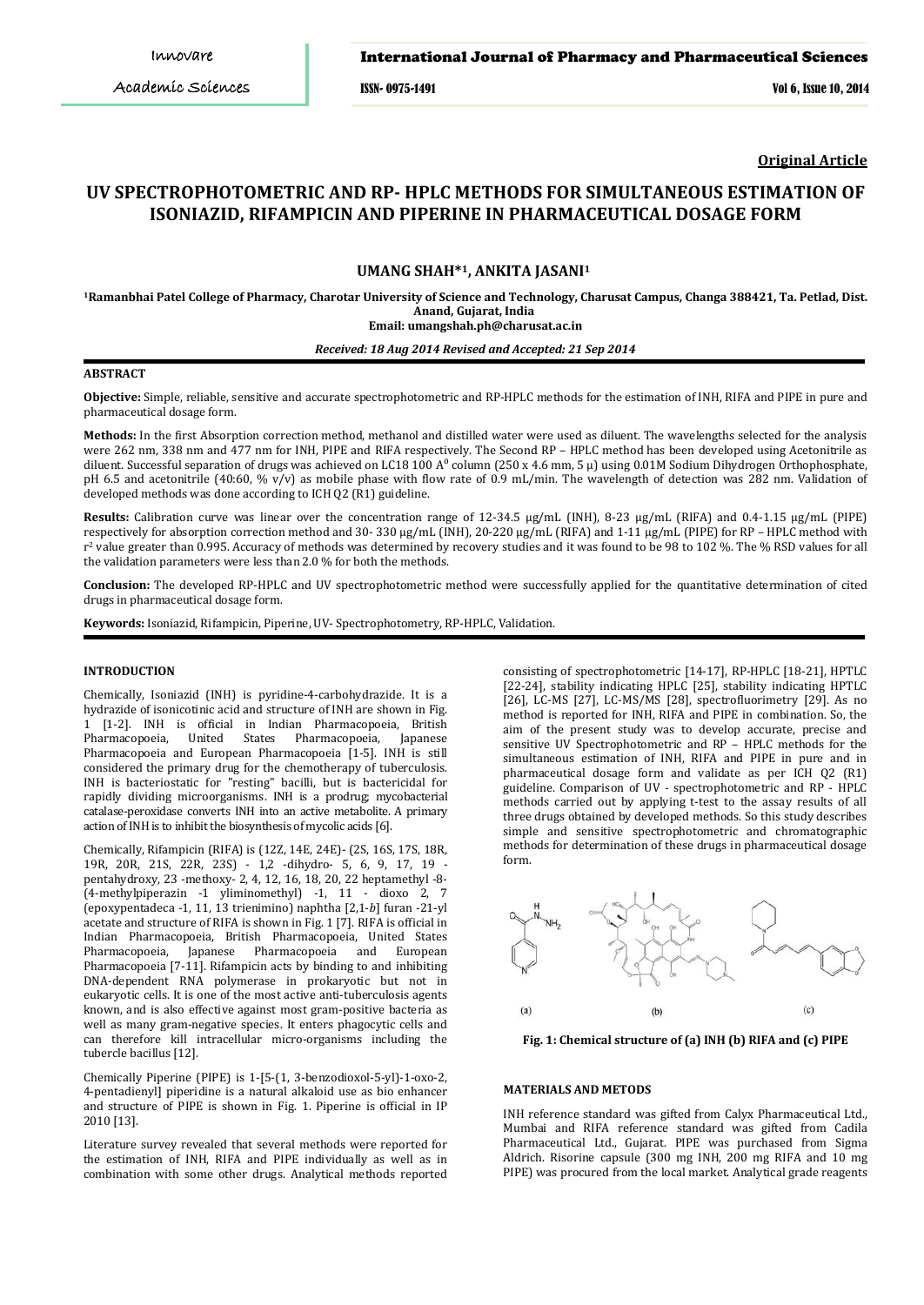and solvents like methanol (AR), acetonitrile (HPLC grade), tri ethyl amine (TEA) and sodium dihydrogen orthophosphate were procured from Loba chemicals, Mumbai, India. Type I (HPLC grade) water was prepared by using the Millipore Milli-Q (DQ5) purification system.

#### **Equipments instrumentation and software**

UV-Visible double beam spectrophotometer with a matching pair of 1 cm quartz cuvettes (Shimadzu UV-1800,Shimadzu Corporation, Kyoto, Japan), connected to a computer loaded with Shimadzu UVPC version 3.42 software was used to record the absorption spectra of solutions. The spectral band width was 0.5 nm. An integrated HPLC system, LC 20AT from Shimadzu Corporation, Japan was used for the chromatographic separation of INH, RIFA and PIPE. The HPLC system was comprised of a binary gradient pump and manual sampler, column oven and a photodiode array detector. PC-installed LC solution software was used to record and integrate the chromatograms. Electronic weighing balance (Shimadzu AUX 220) was used for weighing the samples. Millipore Water purification system (DQ5) was used to get type I - HPLC grade water.

#### **Spectrophotometric conditions for absorption correction method**

#### **Experimental condition**

According to the solubility characteristics, the common solvent for the three drugs was found to be methanol. Hence the stock solution was prepared in methanol and further dilutions were made up with distilled water. The wavelengths selected for the analysis were 262 nm, 338 nm and 477 nm for INH, PIPE and RIFA, respectively.

#### **Preparation of stock solutions**

Accurately weighed and transferred 100 mg of INH, 100 mg of RIFA and 10 mg of PIPE working standard into a 100 mL amber color volumetric flasks respectively and 70 mL methanol was added. The mixture was sonicated for 10 min and diluted up to the mark with methanol. Final concentration of INH, RIFA and PIPE were 1000 µg/mL, 1000 µg/mL and 100 µg/mL respectively.

### **Construction of calibration curve**

Aliquots (30, 20 and 10 mL) of INH. RIFA and PIPE from their stock solution respectively were transferred into 100 mL amber color volumetric flask and volume was made up to 100 mL with distilled water. From above solution aliquots of 0.4, 0.55, 0.7, 0.85, 1, 1.15 mL was taken and transferred into a 10 mL amber color volumetric flask and volume was made up to mark with distilled water to get a series of final concentration of INH (12-34.6 µg/mL), RIFA (8-23 µg/mL) and PIPE (0.4-1.15 µg/mL).

#### **Analysis of marked formulation**

Twenty capsules were accurately weighed and finely powdered. Capsule powder weight equivalent to 300 mg of INH, 200 mg of RIFA and 10 mg of PIPE accurately weighed and transferred to a into 100 mL amber colored volumetric flask and 70 mL of methanol was added. The mixture was sonicated for 20 min and diluted up to the mark with methanol and filtered through a whatman filter paper no.41. From this solution 1 mL aliquot was withdrawn into a 10 mL amber colored volumetric flask and diluted up to the mark with distilled water. Solution contains 300 µg/mL of INH, 200 µg/mL of RIFA and 10 µg/mL of PIPE. From this solution 0.85 mL aliquot was withdrawn into 10 mL amber colored volumetric flask and diluted up to mark with water. So the solution contains INH (25.5 μg/mL), RIFA (17 μg/mL) and PIPE (0.85 μg/mL). The analysis procedure was repeated six times for the capsule formulation.

#### **Chromatographic conditions**

#### **Experimental condition**

The mobile phase consisted of buffer (0.01 M sodium dihydrogen orthophosphate) and acetonitrile in the ratio of 40:60 % v/v and pH adjusted to 6.5 with TEA. A membrane filter of 0.45 µm porosity was used to filter and degas the mobile phase was done by sonication. Separation was carried out on Phenomenex Luna HPLC analytical C18 100  $A^0$  column (250 x 4.6 mm, 5  $\mu$ ) with isocratic elution. The flow rate was 0.9 mL/min and the detector was set at 282 nm. The volume of the sample solution injected was 20 µl. The analysis was carried out at 25 °C temperature.

#### **Construction of calibration curve**

Accurately weighed and transferred 300 mg, 200 mg and10 mg of INH, RIFA and PIPE into 100 mL amber colored volumetric flask respectively and 70 mL acetonitrile was added. The mixture was sonicated for 20 min and diluted up to the mark with acetonitrile. Final concentration of INH, RIFA and PIPE were 1000 µg/mL, 1000 µg/mL and 100 µg/mL respectively. From above solution aliquots of 0.1, 0.3, 0.5, 0.7, 0.9 and 1.1 mL was taken and transfer in 10 mL amber color volumetric flask and volume was made up to mark with acetonitrile. So solution contains INH (30 - 330 μg/mL), RIFA (20- 220 μg/mL) and PIPE (1-11μg/mL).

#### **Analysis of marked formulation**

Twenty capsules were accurately weighed and finely powdered. Capsule powder weight equivalent to 300 mg of INH, 200 mg of RIFA and 10 mg of PIPE accurately weighed and transferred to a into 100 mL amber colored volumetric flask and 70 mL of acetonitrile was added. The mixture was sonicated for 20 min and diluted up to the mark with methanol and filtered through a whatman filter paper no.41. From this solution 1 mL aliquot was withdrawn into 10 mL amber colored volumetric flask. Dilute it up to mark with acetonitrile. So the solution contains INH (150 μg/mL), RIFA (100 μg/mL) and PIPE (5 μg/mL). The analysis procedure was repeated six times for capsule formulation.

#### **RESULTS AND DISCUSSION**

#### **Optimization of spectrophotometric conditions**

The proposed method is based on spectrophotometric absorption correction method for the simultaneous estimation of INH, RIFA and PIPE in UV and Visible region using methanol and distilled water as solvents. The overlain spectra of INH, RIFA, PIPE and mixture are shown in Fig. 2.



**Fig. 2: Overlain spectra of INH, RIFA, PIPE and mixture**

The method is based upon direct estimation of RIFA at 477 nm, as at this wavelength INH and PIPE have zero absorbance and shows no interference. For estimation of PIPE, corrected absorbance was calculated at 338 nm due to the interference of RIFA and INH has zero absorbance at this wavelength. At 262 nm, these three drugs were shown absorbance. To estimate the amount of INH, the absorbance of RIFA and PIPE were corrected for interference at 262 nm by using their absorptivity values.

A set of three equations was framed using absorptivity coefficients at selected wavelengths.

$$
C_x = \frac{A_1}{a_{x1}}
$$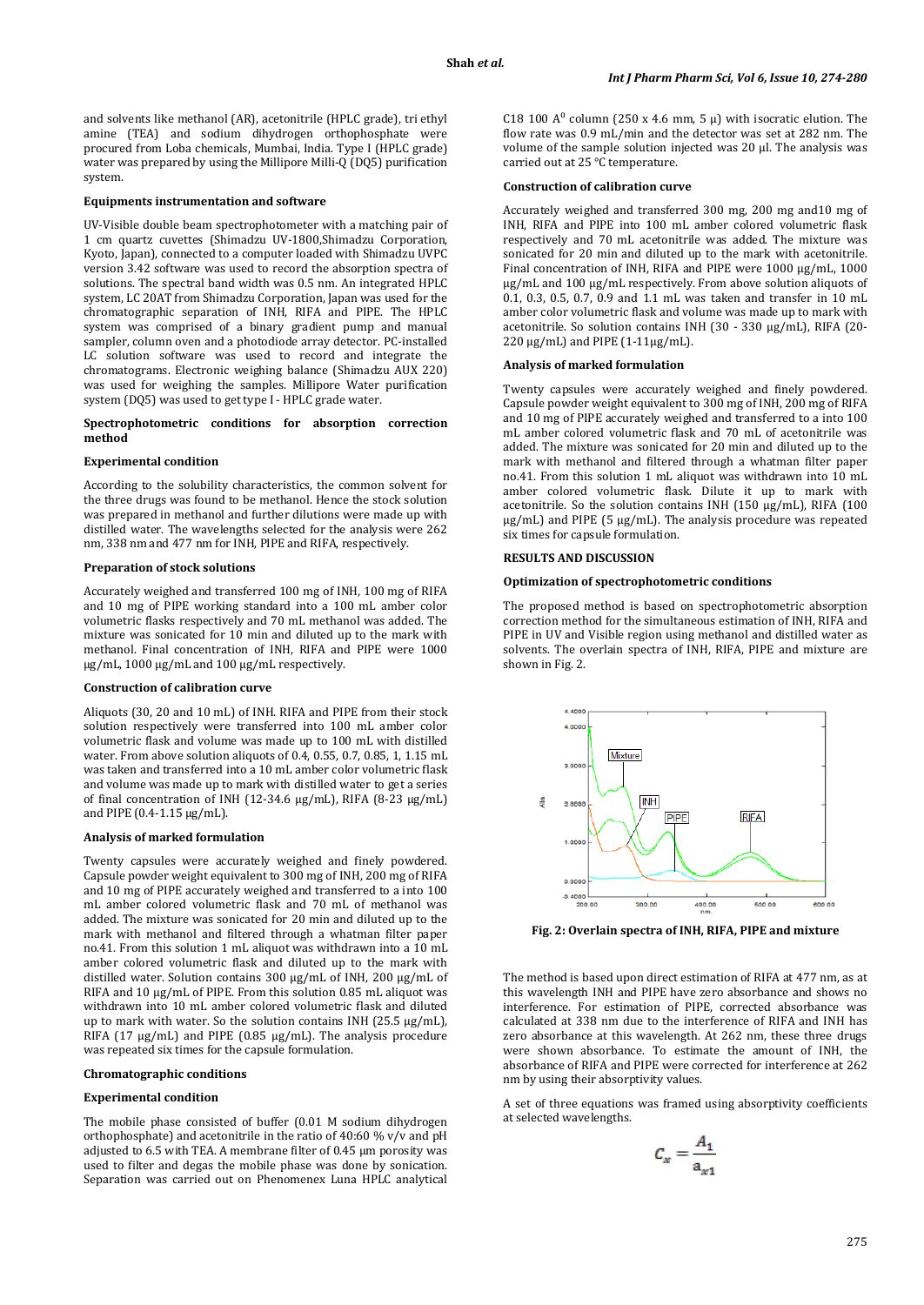$$
C_y = \frac{A_2 - a_{x2ox}}{a_{y2}}
$$

$$
C_z = \frac{A_3 - (a_{x3}C_x + a_{y3}C_y)}{a_{z3}}
$$

Where,

 A1, A2 and A3 are absorbance of sample solution at 477 nm, 338 nm and 262 nm, respectively.

 $\triangleright$  a<sub>x1</sub>, a<sub>x2</sub> and a<sub>x3</sub> are absorptivity coefficients of RIFA at 477 nm, 338 nm and 262 nm, respectively.

 $\triangleright$  a<sub>y2</sub> and a<sub>y3</sub> are absorptivity coefficients of PIPE at 338 nm and 262 nm, respectively.

 $\ge$  a<sub>z3</sub> is absorptivity coefficients of INH at 262 nm.

 Cx, Cy and Cz are concentrations of RIFA, PIPE and INH respectively in the mixture. [30]

#### **Optimization of chromatographic conditions**

The main criterion for developing an RP-HPLC method was the determination of selected drugs in pharmaceutical dosage form in a single run, with emphasis on the method being accurate, reproducible, robust, linear, free of interference from other excipients and convenient enough for routine use in quality control laboratories.

The standard solution of INH, RIFA and PIPE were scanned over the range of 200 nm to 600 nm wavelengths. As shown in Fig. 2. the wavelength maxima of INH (261 nm), RIFA (477 nm) and PIPE (338 nm) are quite apart from each other and there was no isosbastic point was observed. Moreover, the combination has PIPE in lowest amount. So wavelength selected should be such that PIPE gives good response. Based on this, 282 nm was selected as detection wavelength. At 282 nm INH, RIFA and PIPE were showing quantifiable height and area.





Initially, the separation of all the peaks was studied by using a reversed-phase phenomenex L1 HPLC analytical C18 100 A<sup>0</sup>, 250 x 4.6 mm, 5 μ particle size columns with isocratic elution.

The mobile phase was selected on the basis of best resolution, peak purity index, peak symmetry and number of theoretical plates. Optimization of the mobile phase was performed based on trial and error method. In this method different mobile phase trials were tried in different buffer with differ in ratio and pH of the mobile phase. After that trial with buffer (0.01 M sodium dihydrogen orthophosphate): acetonitrile (40:60 % v/v) (pH 6.5), in this all three drugs are full fill all the criteria of system suitability test. So, finally buffer (0.01 M sodium dihydrogen orthophosphate): acetonitrile (40:60 % v/v) (pH 6.5) was selected as mobile phase.(Fig.3)

RIFA decomposes rapidly in acidic or alkaline conditions at 25 °C but slowly in neutral conditions so it is best to prepare aqueous solutions with oxygen-free solvent and at nearer to neutral pH.

# **Solution stability study**

Solution stability was performed to check that the drugs were stable in solvent or not. The stability was performed by measuring the absorbance (for UV) and peak area (for HPLC) of the solution at different time intervals. It was observed that INH, RIFA and PIPE were stable in solution form upto 48 hours at refrigerated temperature.

# **Method validation**

The developed and optimized method was validated for system suitability, specificity, sensitivity [limit of detection (LOD) & limit of quantitation (LOQ)], linearity, precision [repeatability & intermediate precision], accuracy and robustness as per ICH Q2 (R1) guideline [30-31].

# **System Suitability (for RP-HPLC)**

System suitability is established to prove that suitability and reproducibility of the chromatographic system are adequate to perform an analysis. Single set of mixed standard solution was prepared as mentioned in the test method and six replicate injections of mixed standard preparation were injected and chromatogram was taken. Results were shown in Table 1.

# **Table 1: System suitability test parameters for INH, RIFA and PIPE by RP -HPLC method**

| <b>Parameters</b>                     | <b>Drugs</b> |             |             |  |  |  |  |  |
|---------------------------------------|--------------|-------------|-------------|--|--|--|--|--|
|                                       | <b>INH</b>   | <b>RIFA</b> | <b>PIPE</b> |  |  |  |  |  |
| Retention time <sup>a</sup>           | 2.702        | 3.883       | 8.701       |  |  |  |  |  |
| Tailing factor <sup>a</sup>           | 1.47         | 1.477       | 1.283       |  |  |  |  |  |
| Theoretical plates <sup>a</sup>       | 4403.137     | 3350.974    | 12227.24    |  |  |  |  |  |
| Resolution factor <sup>a</sup>        | -            | 5.504       | 16.638      |  |  |  |  |  |
| Peak area (% RSD) <sup>a</sup>        | 1.144        | 0.672       | 1.391       |  |  |  |  |  |
| <sup>a</sup> mean of 6 determinations |              |             |             |  |  |  |  |  |

#### **Specificity**

The specificity of the method was determined by comparing the spectra (for UV) and chromatogram (for RP-HPLC) of the standard and sample solutions of INH, RIFA and PIPE. For HPLC peak purity index of each drug in the sample solution was found to be nearer to 1. Result obtained under optimized conditions has shown no interference from common capsule excipients and impurities. Result demonstrates the specificity of the method (Fig. 4a-4d).



**Fig. 4a: Overlay spectra of blank, standard and sample solutions**

# **Sensitivity**

The sensitivity of the analytical method was evaluated by determining the limit of detection (LOD) and limit of quantification (LOQ) using following equations and result of sensitivity was shown in Table 2.

LOD = 3.3  $\sigma$  / S and LOQ = 10  $\sigma$  / S

Where,  $\sigma$  = standard deviation of y intercept of calibration curve (n = 6)

S = slope of a regression equation.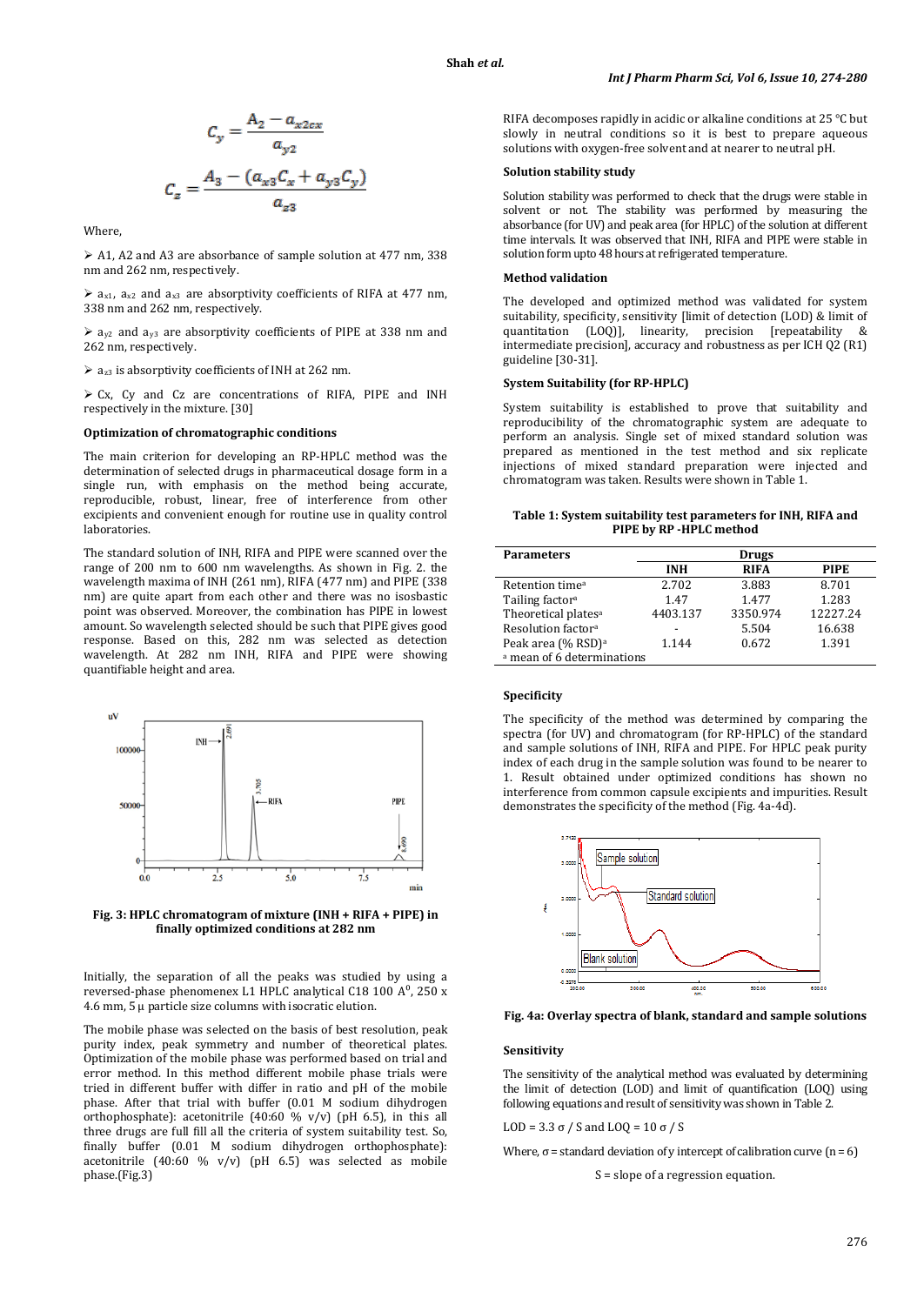



**Fig. 4b: Overlay chromatogram of standard and sample** 

Fig. 4c: Blank chromatogram of mobile phase



**Table 2: LOD and LOQ for INH, RIFA and PIPE by proposed methods**

| <b>Parameters</b>    | UV         |             |             | <b>HPLC</b> |             |             |  |
|----------------------|------------|-------------|-------------|-------------|-------------|-------------|--|
|                      | <b>INH</b> | <b>PIPE</b> | <b>RIFA</b> | <b>INH</b>  | <b>PIPE</b> | <b>RIFA</b> |  |
| LOD (µg/mL)          | 0.318      | 0.054       | 0.971       | 3.015       | 2.289       | 0.II        |  |
| $L OQ$ ( $\mu$ g/mL) | 0.965      | 0.164       | 2.942       | 9.135       | 6.936       | 0.332       |  |

# **Linearity**

Linearity was checked by diluting standard stock solution at six different concentrations. The linear regression analysis obtained by

plotting the absorbance (for UV) and peak area (for HPLC) of analyte vs. concentration shown correlation coefficients(r<sup>2</sup>) greater than 0.995. The statistical results such as correlation coefficient( $r^2$ ), slope and intercept are reported in Table 3.

| Table 3: Linear regression data for calibration curve |
|-------------------------------------------------------|
|-------------------------------------------------------|

| <b>Parameters</b>                     | UV          |             |              | <b>HPLC</b> |             |             |  |
|---------------------------------------|-------------|-------------|--------------|-------------|-------------|-------------|--|
|                                       | <b>INH</b>  | <b>RIFA</b> | <b>PIPE</b>  | <b>INH</b>  | <b>RIFA</b> | <b>PIPE</b> |  |
| Concentration range                   | $12 - 34.6$ | $8 - 23$    | $0.4 - 1.15$ | $30 - 330$  | $20 - 220$  | $1 - 11$    |  |
| $(\mu g/mL)$                          |             |             |              |             |             |             |  |
| Correlation coefficient $(r^2)^a$     | 0.9979      | 0.9982      | 0.9981       | 0.9985      | 0.9987      | 0.9988      |  |
| Intercept <sup>a</sup>                | 0.051       | 0.016       | 0.032        | 65379.16    | 80587.50    | 10560.33    |  |
| Slope <sup>a</sup>                    | 0.082       | 0.032       | 1.302        | 18616.83    | 22505.16    | 53693.33    |  |
| <sup>a</sup> mean of 6 determinations |             |             |              |             |             |             |  |

# **Precision**

The precision of the method was confirmed by repeatability and intermediate precision. Repeatability expresses the precision under the same operating conditions over a short interval of time.

The repeatability was performed by the analysis of the formulation was repeated for six times with the same concentration.

The amount of each drug present in the formulation was calculated as reported in % RSD. Result of repeatability was shown in Table 4.

| <b>Parameters</b>                     |            | UV          |             |            | <b>HPLC</b> |             |
|---------------------------------------|------------|-------------|-------------|------------|-------------|-------------|
|                                       | <b>INH</b> | <b>RIFA</b> | <b>PIPE</b> | <b>INH</b> | <b>RIFA</b> | <b>PIPE</b> |
| Concentration $(\mu g/mL)$            | 25.5       |             | 0.85        | 150        | 100         |             |
| SD <sup>a</sup>                       | 0.272      | 0.09        | 0.001       | 1.586      | 1.295       | 0.027       |
| $%$ RSD <sup>a</sup>                  | 1.024      | 0.511       | 0.505       | 1.015      | 1.208       | 0.5         |
| <sup>a</sup> mean of 6 determinations |            |             |             |            |             |             |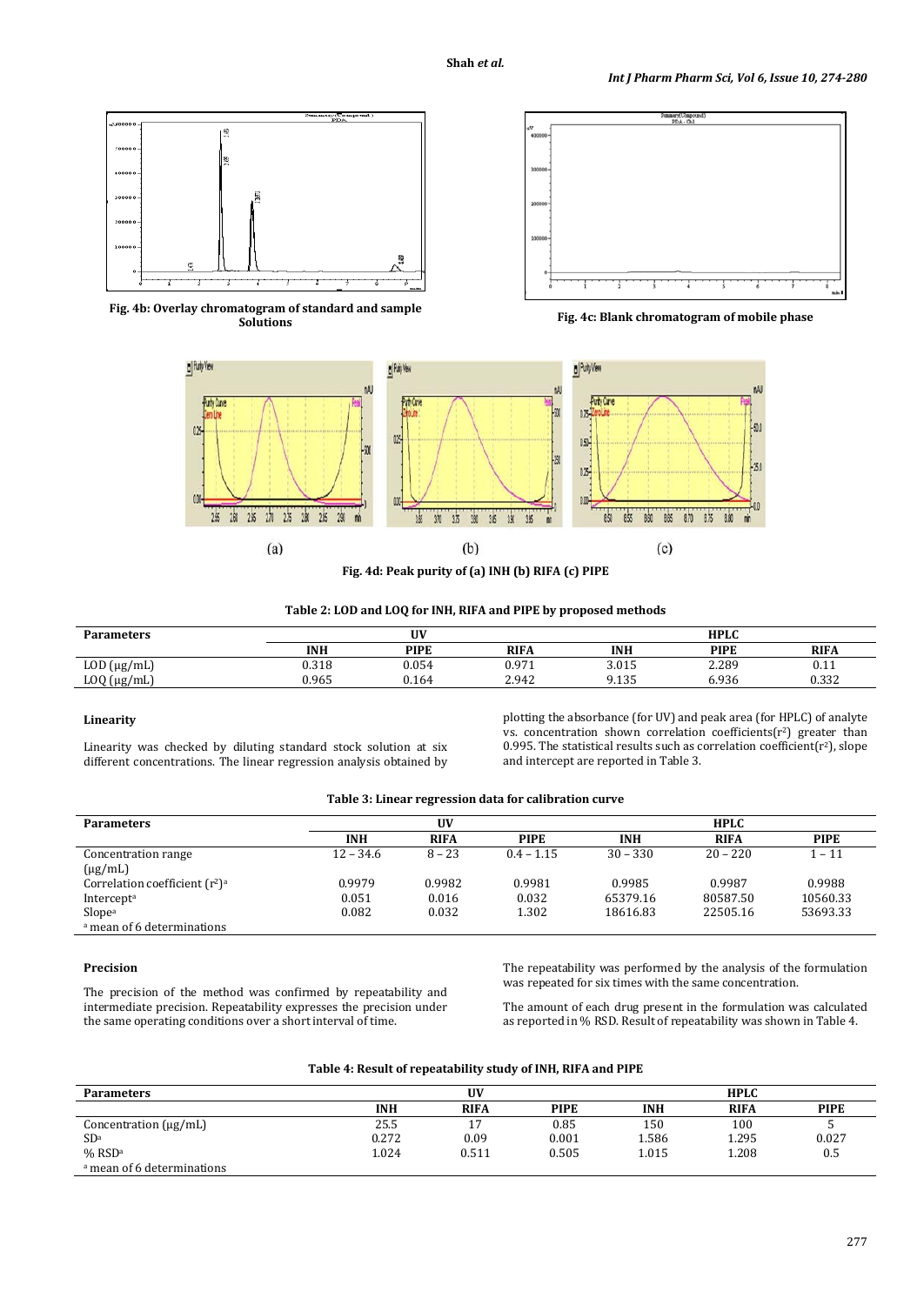The intermediate precision of the method was confirmed by intraday (variation of results within the same day) and interday (variation of results between days) analysis. The intraday and interday precision of the proposed methods were performed by analyzing the corresponding responses three times on the same day for intraday precision and over a period of three days for inter day

with three different concentrations of standard tertiary mixture solutions. The results were reported in terms of percentage of relative standard deviation (% RSD). Each concentration was applied in triplicates and % RSD was calculated. The precision studies data are represented in Table 5, 6 and 7 for INH, RIFA and PIPE, respectively.

# **Table 5: Results of intraday precision and interday precision studies of INH**

| <b>Parameters</b>                     | <b>INH</b>           |       |       |       |       |             |       |  |  |
|---------------------------------------|----------------------|-------|-------|-------|-------|-------------|-------|--|--|
|                                       |                      |       | UV    |       |       | <b>HPLC</b> |       |  |  |
| Concentration $(\mu g/mL)$            |                      | 12    | 25.5  | 34.5  | 30    | 150         | 330   |  |  |
| Intra-day precision                   | S. D <sup>a</sup>    | 0.16  | 0.21  | 0.54  | 0.477 | 1.606       | 2.41  |  |  |
|                                       | $%$ RSDa             | 1.404 | 0.795 | 1.564 | 1.307 | 1.051       | 0.738 |  |  |
| Inter-day precision                   | S. D <sup>a</sup>    | 0.181 | 0.917 | 0.576 | 0.575 | 1.69        | 2.922 |  |  |
|                                       | $%$ RSD <sup>a</sup> | 1.468 | 0.917 | 1.601 | 1.656 | 1.082       | 0.898 |  |  |
| <sup>a</sup> mean of 3 determinations |                      |       |       |       |       |             |       |  |  |

# **Table 6: Results of intraday precision and interday precision studies of RIFA**

| <b>Parameters</b>          | <b>RIFA</b>       |       |       |       |       |             |       |  |  |
|----------------------------|-------------------|-------|-------|-------|-------|-------------|-------|--|--|
|                            |                   |       | UV    |       |       | <b>HPLC</b> |       |  |  |
| Concentration $(\mu g/mL)$ |                   |       |       | 23    | 20    | 100         | 220   |  |  |
| Intra-day precision        | S. D <sup>a</sup> | 0.081 | 0.106 | 0.048 | 0.181 | 0.997       | 2.776 |  |  |
|                            | $%$ RSDa          | 1.015 | 0.106 | 0.205 | 0.822 | 0.943       | 1.186 |  |  |
| Inter-day precision        | S. D <sup>a</sup> | 0.106 | 0.15  | 0.155 | 0.241 | 1.215       | 3.117 |  |  |
|                            | $%$ RSDa          | 1.329 | 0.865 | 0.651 | 1.076 | 1.159       | 1.356 |  |  |

#### a mean of 3 determinations

**Table 7: Results of intraday precision and interday precision studies of PIPE**

| <b>Parameters</b>                     | <b>PIPE</b>          |       |       |       |       |             |       |  |
|---------------------------------------|----------------------|-------|-------|-------|-------|-------------|-------|--|
|                                       |                      |       | UV    |       |       | <b>HPLC</b> |       |  |
| Concentration $(\mu g/mL)$            |                      | 0.4   | 0.85  | 1.15  |       |             |       |  |
| Intra-day precision                   | SD <sup>a</sup>      | 0.007 | 0.01  | 0.016 | 0.014 | 0.07        | 0.046 |  |
|                                       | $%$ RSD <sup>a</sup> | 1.645 | 1.129 | 1.388 | 1.187 | 1.387       | 0.395 |  |
| Inter-day precision                   | SD <sup>a</sup>      | 0.007 | 0.012 | 0.017 | 0.017 | 0.079       | 0.124 |  |
|                                       | $%$ RSD <sup>a</sup> | 1.872 | 1.428 | 1.534 | 1.341 | 1.511       | 1.058 |  |
| <sup>a</sup> mean of 3 determinations |                      |       |       |       |       |             |       |  |

# **Table 8: Results of recovery studies of INH**

| <b>Parameters</b>                         | <b>INH</b> |         |         |         |             |         |  |  |  |
|-------------------------------------------|------------|---------|---------|---------|-------------|---------|--|--|--|
|                                           |            | UV      |         |         | <b>HPLC</b> |         |  |  |  |
| Level $(\% )$                             | 80         | 100     | 120     | 80      | 100         | 120     |  |  |  |
| Sample Concentration $(\mu g/mL)$         | 12         | 12      | 12      | 150     | 150         | 150     |  |  |  |
| Amount of Standard added (µg/mL)          | 9.6        | 12      | 14.4    | 120     | 150         | 180     |  |  |  |
| Total Concentration (µg/mL)               | 21.6       | 24      | 26.4    | 270     | 300         | 330     |  |  |  |
| Found Concentration $(\mu g/mL) \pm SD^a$ | 21.273     | 23.553  | 26.014  | 272.148 | 294.503     | 325.316 |  |  |  |
|                                           | ± 0.091    | ± 0.070 | ± 0.071 | ± 2.270 | ± 2.844     | ± 3.827 |  |  |  |
| % RSD <sup>a</sup>                        | 0.426      | 0.296   | 0.273   | 0.834   | 0.966       | 1.177   |  |  |  |
| % Recovery <sup>a</sup>                   | 98.5       | 98.14   | 98.54   | 100.81  | 98.17       | 98.59   |  |  |  |
| <sup>a</sup> mean of 3 determinations     |            |         |         |         |             |         |  |  |  |

#### **Table 9: Results of recovery studies of RIFA**

| <b>Parameters</b>                         | <b>RIFA</b> |           |         |                     |             |         |  |  |
|-------------------------------------------|-------------|-----------|---------|---------------------|-------------|---------|--|--|
|                                           |             | <b>UV</b> |         |                     | <b>HPLC</b> |         |  |  |
| Level $(\% )$                             | 80          | 100       | 120     | 80                  | 100         | 120     |  |  |
| Sample Concentration (µg/mL)              | 8           | 8         | 8       | 100                 | 100         | 100     |  |  |
| Amount of Standard added (µg/mL)          | 6.4         | 8         | 9.6     | 80                  | 100         | 120     |  |  |
| Total Concentration (µg/mL)               | 14.4        | 16        | 17.6    | 180                 | 200         | 220     |  |  |
| Found Concentration $(\mu g/mL) \pm SD^a$ | 14.504      | 16.054    | 17.684  | $180.288 \pm 1.893$ | 200.146     | 221.598 |  |  |
|                                           | ± 0.034     | ± 0.039   | ± 0.035 |                     | ± 0.748     | ± 2.773 |  |  |
| $%$ RSD <sup>a</sup>                      | 0.236       | 0.242     | 0.197   | 1.05                | 0.374       | 1.251   |  |  |
| % Recovery <sup>a</sup>                   | 100.73      | 100.35    | 100.49  | 100.16              | 100.08      | 100.74  |  |  |
| <sup>a</sup> mean of 3 determinations     |             |           |         |                     |             |         |  |  |
|                                           | --------    |           | .       | ------              |             |         |  |  |

**Table 10: Results of recovery studies of PIPE**

**Parameters PIPE**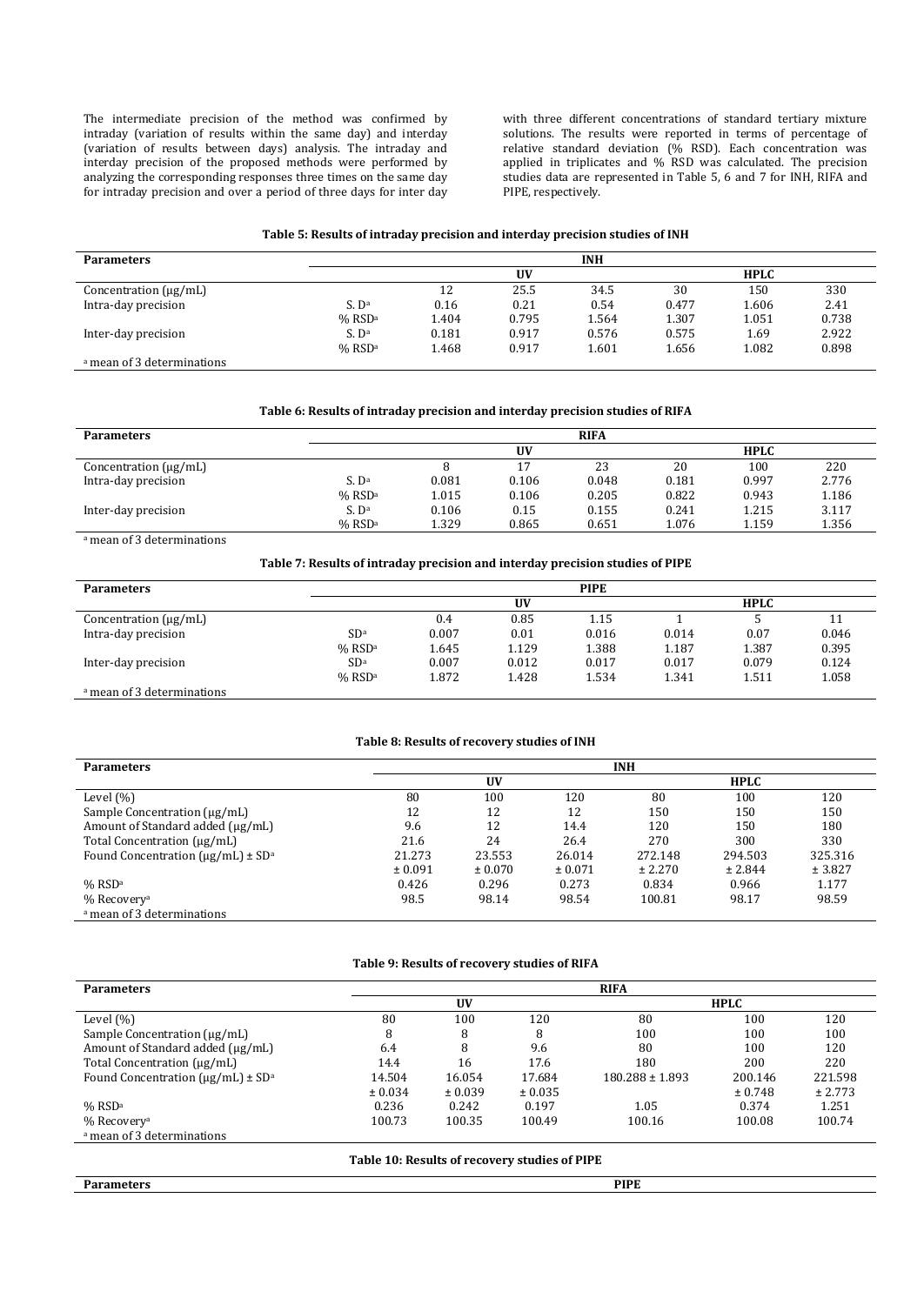|                                                     |         | UV      |         |         | <b>HPLC</b> |         |
|-----------------------------------------------------|---------|---------|---------|---------|-------------|---------|
| Level $(\% )$                                       | 80      | 100     | 120     | 80      | 100         | 120     |
| Sample Concentration $(\mu g/mL)$                   | 0.4     | 0.4     | 0.4     | .5      |             |         |
| Amount of Standard added (ug/mL)                    | 0.32    | 0.4     | 0.48    | 4       |             |         |
| Total Concentration (µg/mL)                         | 0.72    | 0.8     | 0.88    |         | 10          |         |
| Found Concentration ( $\mu$ g/mL) ± SD <sup>a</sup> | 0.728   | 0.786   | 0.876   | 8.828   | 9.825       | 11.068  |
|                                                     | ± 0.009 | ± 0.007 | ± 0.015 | ± 0.093 | ± 0.082     | ± 0.088 |
| $%$ RSD <sup>a</sup>                                | 1.271   | 0.885   | 1.711   | 1.05    | 0.838       | 0.794   |
| % Recoveryª                                         | 101.18  | 98.21   | 99.48   | 98.08   | 98.25       | 100.62  |
| <sup>a</sup> mean of 3 determinations               |         |         |         |         |             |         |

#### **Accuracy**

Accuracy of an analytical method is determined by the systemic error involved. It is the closeness of test results obtained by that method to the true value. The accuracy of the method was carried out at three levels 80, 100 and 120 % of the working concentration of sample. Calculated amount of standard solution of Rifampicin, Isoniazid and Piperine was spiked with added sample solution to prepare level 80, 100 and 120 % of the working concentration. From the total amount of drug found, the % recovery was calculated. This procedure was repeated for three times for each concentration. The % RSD was calculated. The results were shown in Table 8, 9 and 10.

#### **Robustness (for RP-HPLC)**

The robustness of an analytic procedure is a measure of its capacity to remain unaffected by small, but deliberate variation in method parameters and provides an indication of its reliability during normal usage. Robustness of the method was determined by small changes in flow rate, changes in pH, mobile phase ratio and wavelength of detection. Flow rate was changed to  $0.9 \pm 1.0$  mL/min. The mobile phase ratio was changed to ± 2 % for all three components. Wavelength of detection was changed to  $282 \pm 2$  nm. pH was changed  $\pm$  0.2. The method was found to be robust with respect to variability in applied conditions. Result of robustness was shown in Table 11.

# **Table 11: Results of robustness study of INH, RIFA and PIPE**

| <b>Chromatographic Parameter</b>       | <b>Actual condition</b> | <b>Change condition</b> | $%$ RSD <sup>a</sup> |             |             |
|----------------------------------------|-------------------------|-------------------------|----------------------|-------------|-------------|
|                                        |                         |                         | <b>INH</b>           | <b>RIFA</b> | <b>PIPE</b> |
| $pH \pm 0.2$                           | 6.5                     | 6.3                     | 0.808                | 0.491       | 1.131       |
|                                        |                         | 6.7                     | 0.333                | 0.584       | 1.006       |
| Flow rate $\pm$ 10 %                   | 0.9                     | 0.8                     | 0.535                | 0.539       | 1.035       |
|                                        |                         |                         | 0.326                | 0.538       | 0.99        |
| Wavelength $\pm$ 2 nm                  | 282                     | 280                     | 1.002                | 0.976       | 1.077       |
|                                        |                         | 284                     | 0.969                | 0.959       | 0.965       |
| Change in mobile phase ratio $\pm$ 2 % | 100%                    | 98%                     | 0.201                | 0.043       | 1.572       |
|                                        |                         | 102%                    | 1.039                | 0.618       | 1.394       |
| amean of 3 determinations              |                         |                         |                      |             |             |

#### **Table 12: Results of assay in commercial sample**

| <b>Parameters</b>                |            | UV                 |             |            | <b>HPLC</b> |             |
|----------------------------------|------------|--------------------|-------------|------------|-------------|-------------|
|                                  | <b>INH</b> | <b>RIFA</b>        | <b>PIPE</b> | <b>INH</b> | <b>RIFA</b> | <b>PIPE</b> |
| Labeled Claim (mg)               | 300        | 200                | 10          | 300        | 200         | 10          |
| $\%$ Assay $\pm$ SD <sup>a</sup> | 101.38     | $101.10 \pm 0.624$ | 100.35      | 101.36     | 101.00      | 101.33      |
|                                  | ± 0.517    |                    | ± 0.930     | ± 0.530    | ± 0.892     | ± 0.621     |
| $%$ RSD <sup>a</sup>             | 0.51       | 0.617              | 0.927       | 0.523      | 0.883       | 0.613       |
| amean of 6 determinations        |            |                    |             |            |             |             |

#### **Table 13: Results of t-test for INH, RIFA and PIPE**

| Parameter                       | <b>INH</b><br><b>RIFA</b> |                       | <b>PIPE</b> |                       |                  |                        |
|---------------------------------|---------------------------|-----------------------|-------------|-----------------------|------------------|------------------------|
|                                 | <b>UV Method</b>          | <b>RP-HPLC Method</b> | UV Method   | <b>RP-HPLC Method</b> | <b>UV Method</b> | <b>RP -HPLC Method</b> |
| Mean <sup>a</sup>               | 101.37                    | 101.35                | 101.09      | 101.00                | 100.34           | 101.32                 |
| Variance <sup>a</sup>           | 0.267                     | 0.281                 | 0.389       | 0.795                 | 0.864            | 0.385                  |
| <b>Observations</b>             |                           | 6                     | h           | 6                     | 6                | b                      |
| Hypothesized Mean Difference    | -0                        |                       |             |                       |                  |                        |
| $d_{\rm f}$                     |                           |                       |             |                       |                  |                        |
| $t_{stat}$                      | 0.183                     |                       | 0.158       |                       | -1.932           |                        |
| $P(T \le t)$ two-tail           | 0.862                     |                       | 0.881       |                       | 0.111            |                        |
| t <sub>critical</sub> two-tail  | 2.571                     |                       | 2.571       |                       | 2.571            |                        |
| amean of 6 assay determinations |                           |                       |             |                       |                  |                        |

#### **Analysis of market formulation**

The validated UV spectrophotometric and RP-HPLC methods were used in the analysis of the marketed formulation RISORINE with a label claim of 300 mg for INH, 200 mg for RIFA and 10 mg for PIPE per capsule. The results for the assay show good agreement with the label claims. Result of the assay was shown in Table 12.

**Comparison of the UV Spectrophotometric and RP-HPLC Methods**

The comparison of the developed UV spectrophotometric and RP-HPLC methods was carried out by applying t- test to the assay results of all three drugs obtained by developed methods. It was found that tstat value was less than tcritical value for all the three drugs. Hence there was no significant difference between the developed methods. So both the developed methods can be successfully applied for quality control analysis of all three drugs in the combined pharmaceutical formulation. Result of statistical analytical comparison was shown in Table 13.